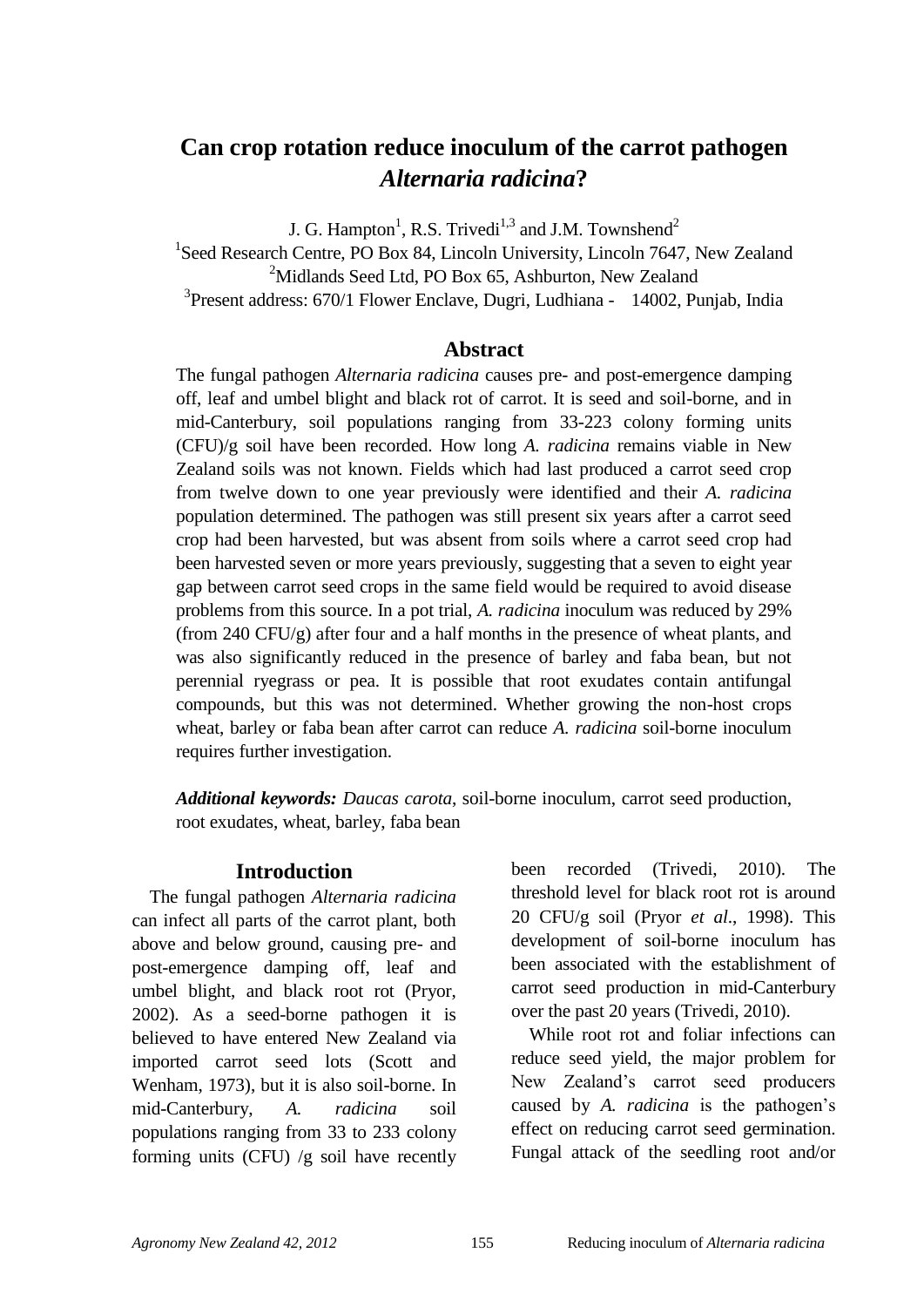shoot tissues may either kill the seedling, or cause necrosis to the extent that under the germination rules of the International Seed Testing Association (ISTA, 2012) infected seedlings are classed as abnormal. Over the past ten years, the failure of some carrot seed lots to meet contracted germination standards because of the effects of *A. radicina* has resulted in their rejection by the European seed houses for which the hybrid carrot seed was being produced (Trivedi, 2010).

Control of soil-borne inoculum of *A. radicina* has been investigated using physical (ploughing) and chemical (soil fumigation, fungicides) methods. While ploughing initially reduced inoculum levels in the 0-20cm soil zone, the effect did not last past the first year (Farrar *et al*., 2004). Fumigation using metam sodium increased (Coles *et al*., 2005) or delayed (Trivedi *et al*., 2011) soil-borne inoculum build up in plot trials, and was not considered practical for broad acre use. Similarly, fungicide soil drenching initially reduced soil-borne inoculum one month after application, but by 32 weeks after application *A. radicina* population density had begun to increase (Trivedi *et al*., 2011). *A. radicina* is a longlived pathogen in soil, and has been reported to survive for eight years without a host (Farrer *et al*., 2004). Cropping with non-host crops has been proposed as a method for control of the pathogen, with wheat (Coles and Walker, 2001), barley, beans and lucerne (Farrar *et al*., 2004) being suggested as suitable species. For example Coles and Walker (2001) reported that when comparing carrot and wheat as the next crop in *A. radicina* infected soil, CFU/g in the top 10cm of soil was 75 for the carrot but less than 2 for the wheat. This aspect of control of *A. radicina* had not been previously investigated in New Zealand. In this paper the results from a field survey and a glasshouse experiment designed to determine the effect of the succeeding crop on soil-borne *A. radicina* are reported.

# **Materials and Methods**

## **Field Survey**

With the assistance of Midlands Seed Ltd field staff, 12 fields in mid-Canterbury were selected because they had previously grown carrot seed crops known to be infected by *A. radicina*, and the subsequent cropping history following the carrot seed crop was mostly known (Table 1). For example, at Farm 1 carrot seed was harvested in 1995 but not subsequently in that field, while at Farm 12 the carrot seed crop had been harvested in 2006.

The *A. radicina* soil population density was determined for each field. Four small  $(20 \times 20m)$  plots within each field were selected at random, and from within each plot soil was sampled from 20 different randomly selected places along a zigzag traverse to a depth of 5cm using a 2.5cm diameter soil sampler. This sampling took place during September 2006. Soil samples from each plot were ambient air dried for one week before being crushed using a mechanical grinder and passed through a 850μm sieve (Endecotts Ltd, London). Five grams of this processed soil was then added to 45ml autoclaved water agar (0.2% agar) in a 250ml flask which was shaken on a wrist action shaker (Griffen) at 1000 rpm for 15 minutes. Six 1 ml aliquot replicates were then taken and each spread evenly onto the surface of an *A. radicina* selective agar (ARSA - Pryor *et al*., 1998). After 14 days incubation at 28°C in the dark, the under surface of each plate was examined for the distinctive black colonies of *A.*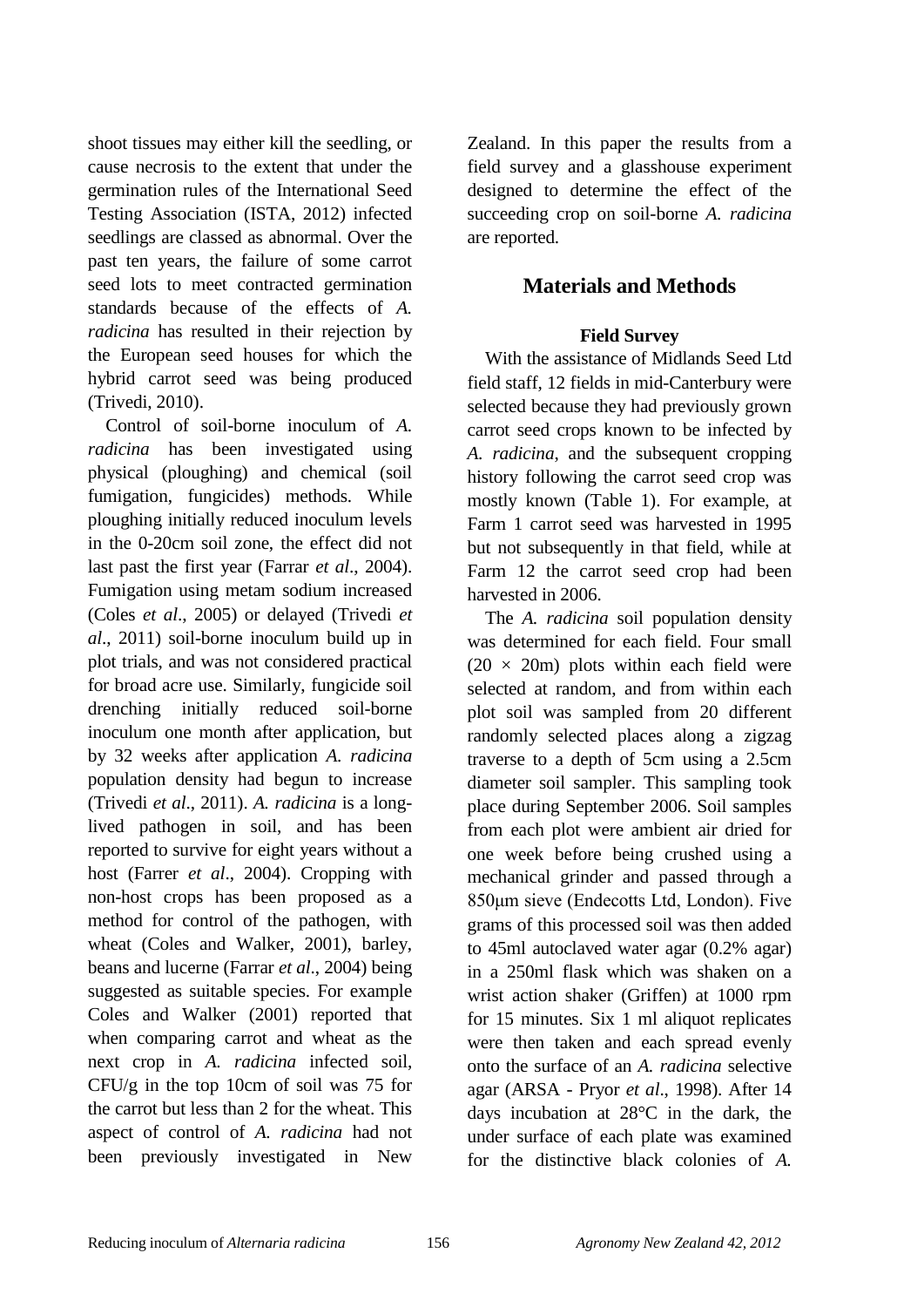*radicina* growing down into the agar (Trivedi *et al*., 2011). CFU/g soil were then calculated and the data for the four replicate plots meaned to obtain the field soil population density.

### **Glasshouse Experiment**

Silt loam soil was collected from a mid-Canterbury field which had not previously grown carrot (R. Wilson, pers. comm., 2008) and a sample tested for the presence of *A. radicina* using the dilution plate method described in the previous section. The pathogen was not detected. The required amount of soil required to fill each of six sets of ten 4 litre pots (42 kg) was weighed out and each of the six soil lots spread evenly onto a plastic sheet spread on the ground. Five soil lots were then inoculated with a mixed conidial suspension of three isolates of *A. radicina* at a level which delivered 250 CFU/g soil (Trivedi *et al*., 2011). The sixth soil lot was sprayed with sterile water. After hand mixing the soils were placed into the pots and left undisturbed in a glasshouse for 14 days (16- 30 March 2008; 12-30 $^{\circ}$ C) to allow the pots to stabilize.

Seeds of each of five non-host crop species likely to be included in a rotation on mid-Canterbury arable farms *viz* barley, wheat, pea, faba bean and perennial ryegrass, were sown on 31 March 2008 into their 10 pots (4 seeds/pot at a depth of 5cm), while one set of pots was left fallow. The resulting plants were left undisturbed in the glasshouse for four months (temperature range  $10-25\degree C$ ) with overhead watering weekly or as required. On 31 July 2008 all plant material was cut at soil level and removed. The soil from each pot was sampled to a depth of 5cm using the previously described soil sampler from three randomly selected positions in each pot. The *A. radicina* soil population density of each pot was then measured using the dilution plate method and ARSA.

### **Data Analysis**

For the field survey, *A. radicina* population densities are presented with the standard error of the mean. As the glasshouse trial data were normally distributed, nontransformed data were analysed using a one-way analysis of variance (ANOVA). Means were tested for significance using least significant difference (LSD) (P=0.05).

## **Results**

## **Field Survey**

*A. radicina* was not detected in soils from fields where a carrot seed crop had been harvested between 1995 and 2000 (Figure 1). However, the pathogen was present in soils from fields where a carrot seed crop had been harvested from 2001 to 2006. There was variation in  $CFU/g$  soil among years, but the highest population (133  $CFU/g$  soil) was found in soil from the most recently harvested field surveyed (Figure 1).

### **Glasshouse Experiment**

In the fallow pots, *A. radicina* density four and a half months after soil inoculation was 240 CFU/g soil (Figure 2). Soils in which wheat, barley and faba bean were grown had a lower (P< 0.05) *A. radicina* population, but those in which perennial ryegrass and pea were grown did not differ from the fallow control (Figure 2).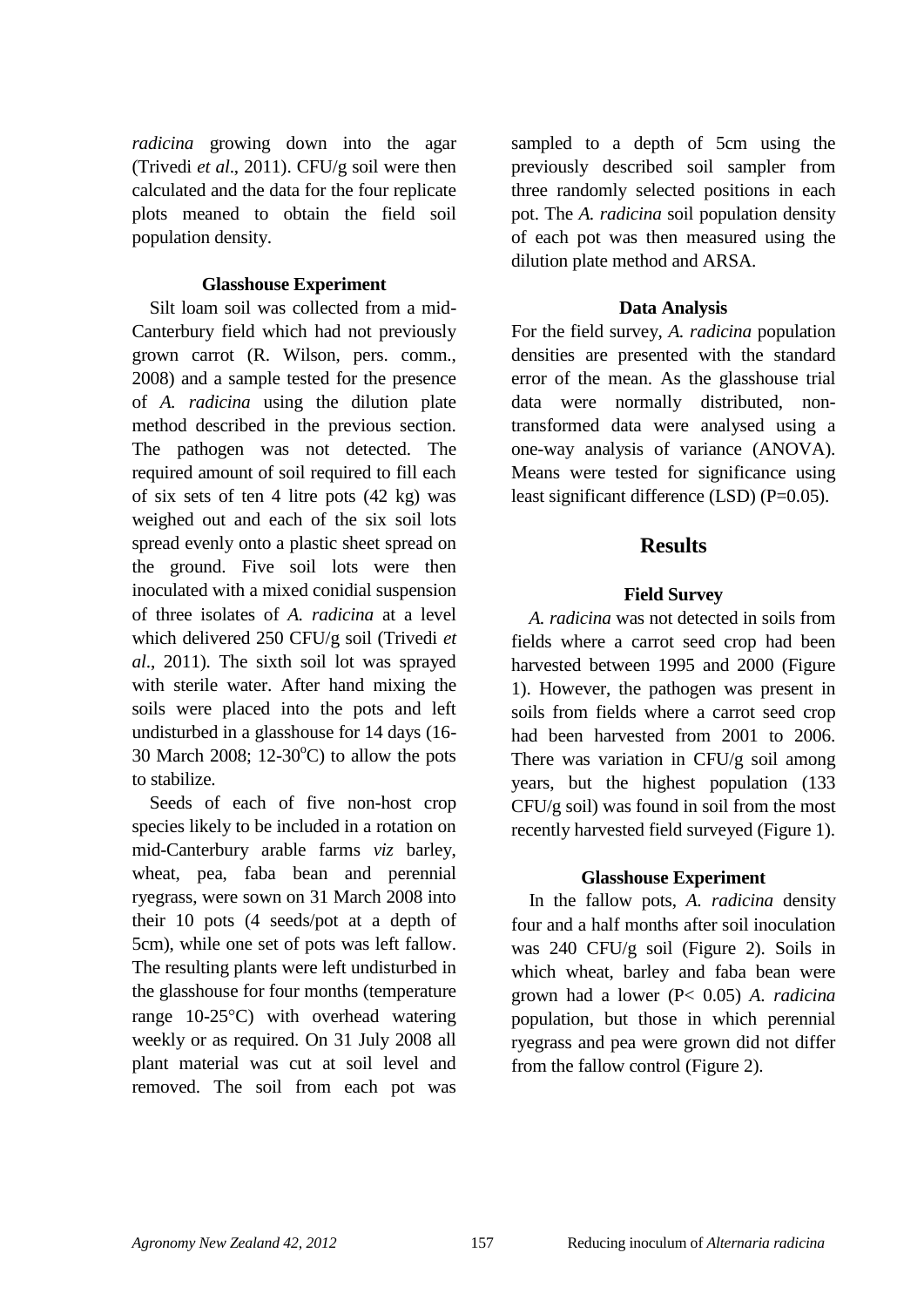| Years of    |              | O<br>х.<br>$\circ$<br>л.<br>Farms |             |                         |                |              |                         |         |                                                                   |            |         |         |  |
|-------------|--------------|-----------------------------------|-------------|-------------------------|----------------|--------------|-------------------------|---------|-------------------------------------------------------------------|------------|---------|---------|--|
| carrot seed | Farm 1       | Farm 2                            | Farm 3      | Farm 4                  | Farm 5         | Farm 6       | Farm 7                  | Farm 8  | Farm 9                                                            | Farm 10    | Farm 11 | Farm 12 |  |
| harvest     |              |                                   |             |                         |                |              |                         |         |                                                                   |            |         |         |  |
| 1995        | Carrot       |                                   |             |                         |                |              |                         |         |                                                                   |            |         |         |  |
| 1996        | $\mathbf{I}$ | Carrot                            |             |                         |                |              |                         |         |                                                                   |            |         |         |  |
| 1997        |              | $\overline{\phantom{a}}$          | Carrot      |                         |                |              |                         |         |                                                                   |            |         |         |  |
| 1998        |              | $\overline{\phantom{a}}$          | Process pea | Carrot                  |                |              |                         |         |                                                                   |            |         |         |  |
| 1999        | Wheat        | Process pea                       | Wheat       | Maize                   | Carrot         |              |                         |         |                                                                   |            |         |         |  |
| 2000        | Radish       | Grass seed                        |             | Turnip/Dry Turnip/Maize | Fallow/Maize   | Carrot       |                         |         |                                                                   |            |         |         |  |
|             |              |                                   | Pea         |                         |                |              |                         |         |                                                                   |            |         |         |  |
| 2001        | Wheat/       | Pasture                           | Barley      | Process pea             | Fallow/Maize   | Fallow/Maize | Carrot                  |         |                                                                   |            |         |         |  |
|             | Turnip       |                                   |             |                         |                |              |                         |         |                                                                   |            |         |         |  |
| 2002        | Process pea  | Maize                             | Grass seed  | Grass seed              | Wheat          |              | Oats/Barley Oats/Maize  | Carrot  |                                                                   |            |         |         |  |
| 2003        | Triticale    | Oats/Maize                        | Pasture     | Pasture                 | Cabbage/Radish |              | Grass seed Oats/Maize   | Pasture | Carrot                                                            |            |         |         |  |
| 2004        |              | Grass seed Oats/ Process          | Maize       | Maize                   | Pea            | Pasture      | Wheat/Oats              | Pasture | Oats/Maize                                                        | Carrot     |         |         |  |
|             |              | pea                               |             |                         |                |              |                         |         |                                                                   |            |         |         |  |
| 2005        | Pasture      | Radish                            |             | Process pea Broad bean/ | Grass seed     | Pasture      | Process pea Process pea |         | Oats/Maize                                                        | Oats/Maize | Carrot  |         |  |
|             |              |                                   |             | <b>Broccoli</b>         |                |              |                         |         |                                                                   |            |         |         |  |
| 2006        | Process pea  | Wheat                             | Grass seed  | Wheat                   | Pasture        | Chinese      |                         |         | Grass seed Red beet Broccoli/Squash Wheat/Oats Oats/Squash Carrot |            |         |         |  |
|             |              |                                   |             |                         |                | cabbage      |                         |         |                                                                   |            |         |         |  |

### **Table 1:** Succeeding crops grown in the same field after a carrot seed crop on twelve mid-Canterbury farms.

<sup>1</sup>Records are not available.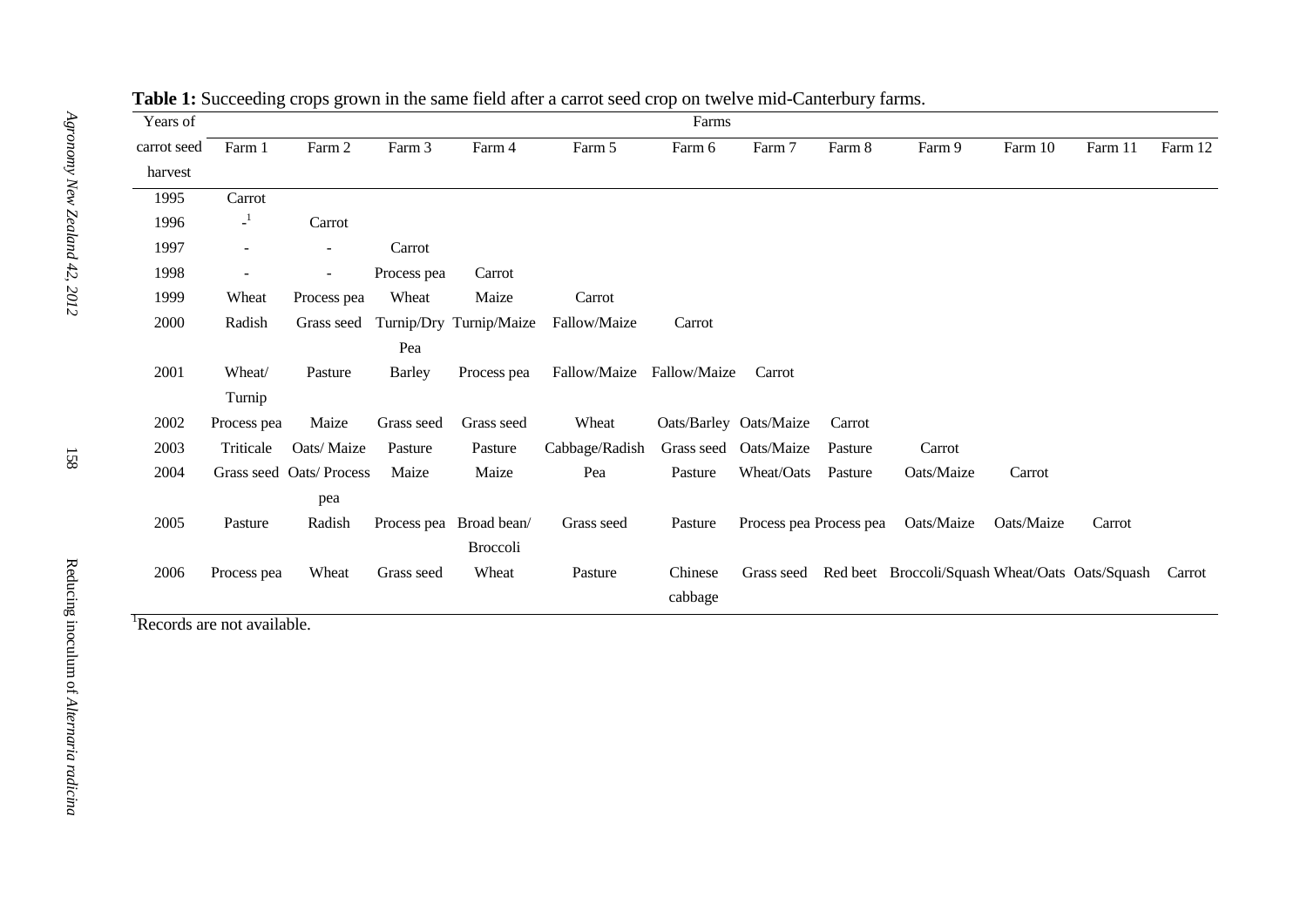

**Figure 1:** Soil population density of *Alternaria radicina* in fields on mid-Canterbury farms where a carrot crop had been harvested in different years. The bar indicates standard error of the mean.



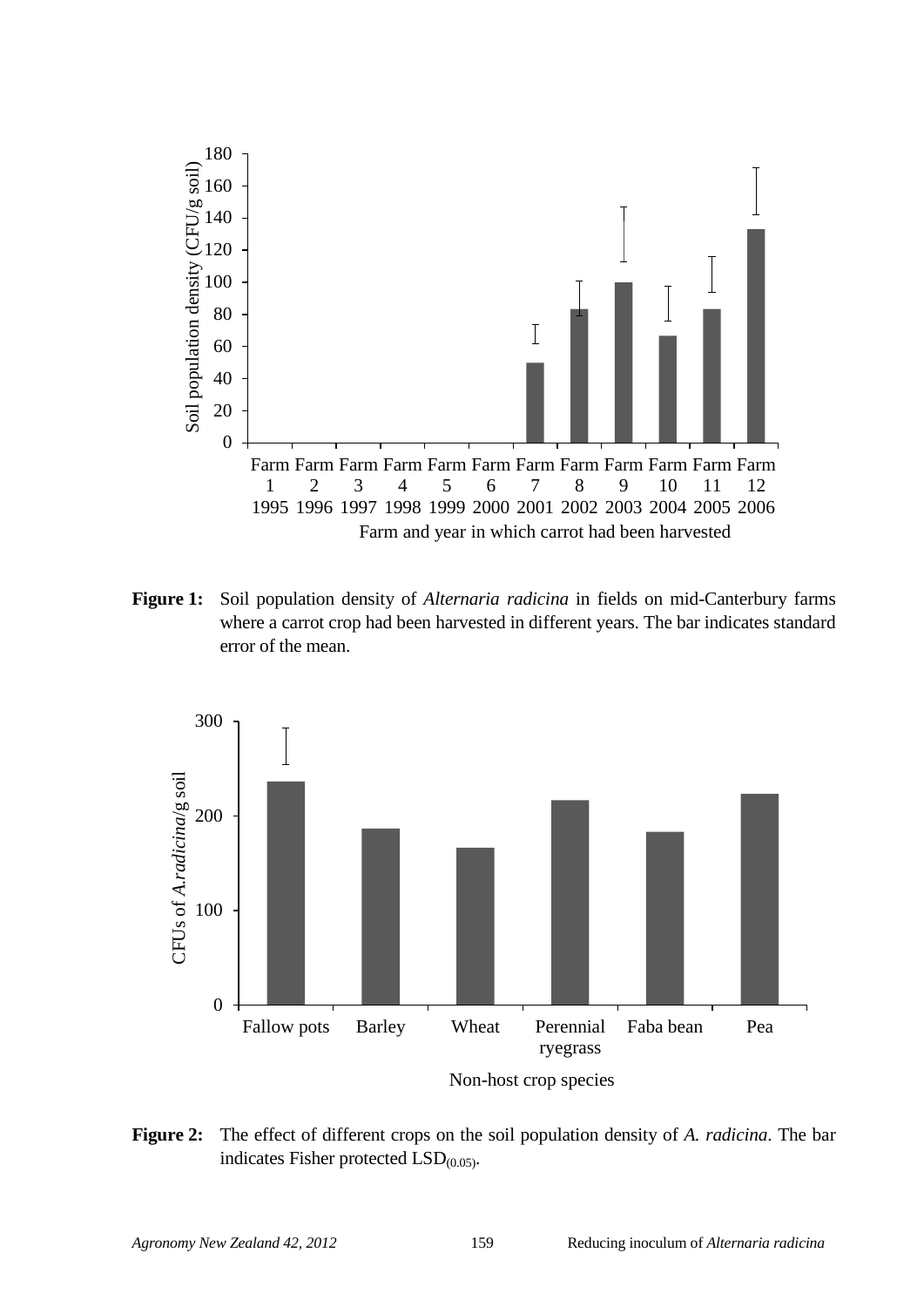# **Discussion**

The field survey results suggest that in mid-Canterbury, at least seven years without a carrot crop was required to eliminate/minimise *A. radicina* soil-borne inoculum. In the United Kingdom Maude and Shuring (1972) suggested that at least eight years were required to manage soilborne inoculum in heavily infected fields, while Pryor *et al.* (1998) found that the pathogen could survive in dry soils for four years. Conidia are the survival propogules (Pryor *et al*., 1998; Trivedi, 2010) and while carrot plant debris in soil will aid survival, the fungus can also survive readily in the absence of carrot plant debris. Trivedi (2010) showed that *A. radicina* recovery from soil two years after inoculation was 70% in the absence of carrot plant debris compared with 80% in the presence of debris.

What cannot be determined from the survey is whether the presence or absence of the pathogen was entirely a factor of time since a carrot crop was last grown, or whether any of the succeeding arable crops also had an effect. Did the inclusion of wheat in the rotation for Farm 10 allow a greater reduction in *A. radicina* inoculum than that which occurred at Farm 9 where wheat was not grown? Or does the recorded difference in CFU/g soil (75 compared with 100) simply reflect different initial inoculum levels? It is tempting to speculate that wheat was a factor, considering the results reported by Pryor *et al*. (1998) who showed that in five Californian fields sampled immediately after the carrot harvest, then resampled in each of the next two years following wheat crops, *A. radicina* populations had decreased by an average of 37% and 79% respectively, a result also supported in another study by Coles and Walker (2001) in South Australia.

In the glasshouse experiment, the presence of wheat had reduced the *A. radicina* soil population by 29% after four and a half months, and barley and faba bean had also significantly reduced the inoculum within this short time frame. Farrar *et al*. (2004) recommended sowing wheat, barley, bean and lucerne after carrots as one management tool to reduce *A. radicina* soilborne inoculum.

The differential responses of plants to pathogenic micro-organisms are not as yet well understood (Doornbos *et al*., 2012). Plant roots exude an enormous range of small molecular weight compounds into the rhizosphere (Bais *et al*., 2006) and those exudates determine the population of rhizosphere microorganisms (Rovira, 1969). Specific root exudates can affect soil-borne fungal pathogens in two ways: they may be antifungal substances which directly kill/inhibit the pathogen (Park *et al*., 2004), or they stimulate the growth of an antagonist in the rhizosphere which competes with the pathogens (Bais *et al*., 2006).

There are some reports that species used in the glasshouse experiment can either produce, or induce the production of, antifungal compounds. For example, wheat is known to encourage the growth of a fluorescent *Pseudomonas* species which produce an antifungal compound (Mazzola *et al*., 2004), and Tang *et al*. (1975) reported the production of an antifungal compound by wheat roots. Park *et al*. (2004) demonstrated that these products, which are also produced by maize roots, inhibit the growth of *Fusarium oxysporum*. Barley roots also produce antimicrobial exudates against *F. oxysporum*, but only in the presence of an arbuscular mycorrhizal species (Steinkellner *et al*., 2008). Fawcett *et al*. (1969) reported that broad bean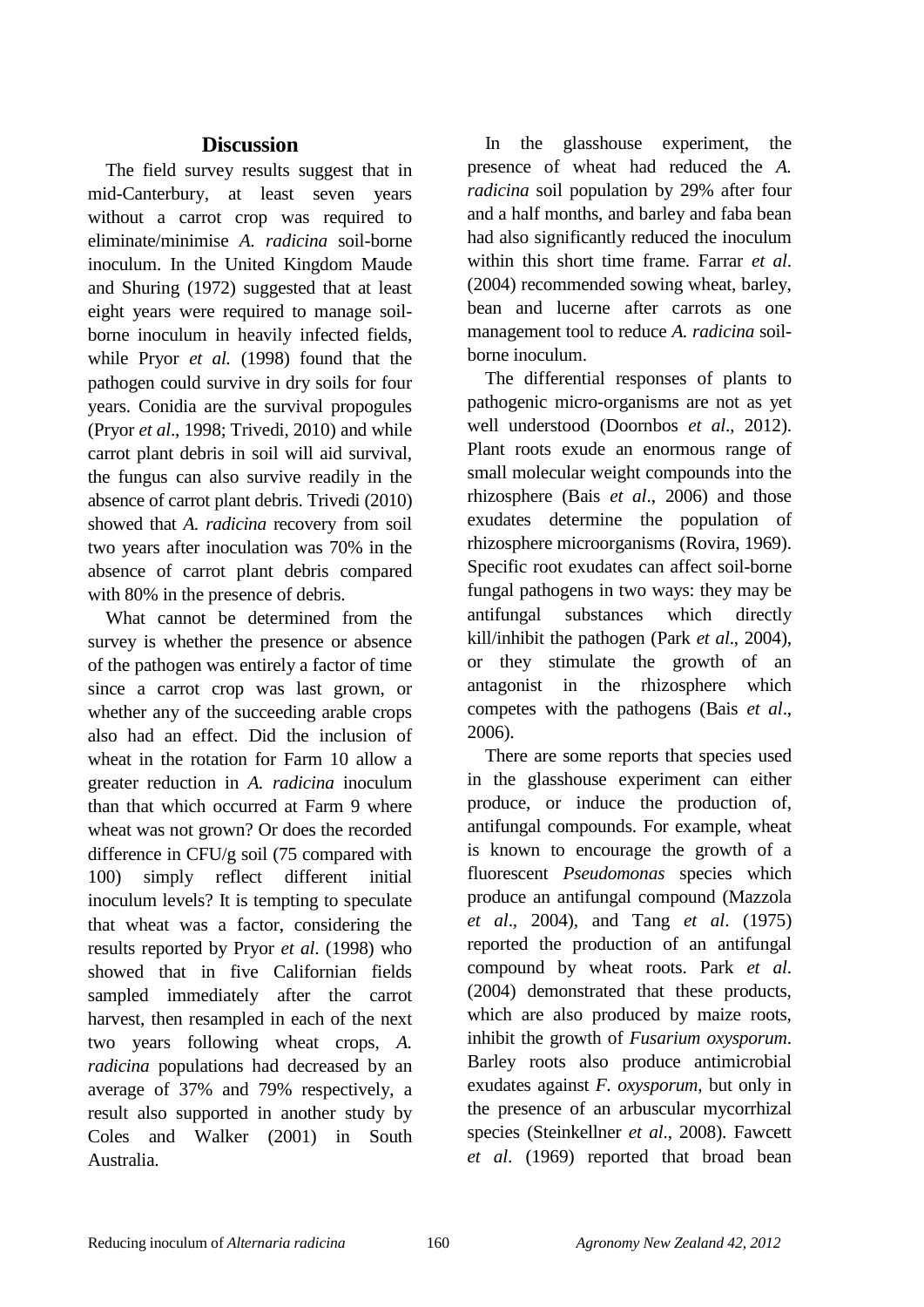exudates contained a wyerone substance which was toxic to many fungi including *A. brassisicola.* Pea root exudates can also contain antifungal compounds, but antifungal activity of perennial ryegrass exudates has not been reported (Trivedi, 2010). Whether any of the compounds exuded from wheat, barley or faba bean roots have any direct effect on *A. radicina* is yet to be determined. If activity is confirmed, then the elucidation of the active ingredient(s) may allow an understanding of the control of this pathogen via crop rotation, and/or provide an interesting possibility for biocontrol.

## **Conclusions**

*A. radicina* can still be present in field soil six years after a carrot seed crop had been harvested but absent from soils where carrot seed had been harvested seven or more years previously, suggesting that a seven to eight year gap between carrot seed crops in the same field is necessary to avoid disease problems arising from soil-borne inoculum.

Levels of *A. radicina* soil-borne inoculum may be reduced more quickly by growing wheat, barley or faba bean after the carrot seed crop, probably because of the abilities of these non-host species to produce antifungal root exudates antagonistic to *A. radicina*, but whether this could become an effective control mechanism requires further investigation.

# **References**

- Bais, H.P., Weir, T.L., Perry, L.G., Gilroy, S. and Vivanco, J.W. 2006. The role of root exudates in rhizosphere interactions with plants and other organisms. *Annual Review of Plant Biology* 57: 233-266.
- Burden, R.S., Rogers, P.M. and Wain, R.L. 1974. Investigations on fungicides. XVI.

Natural resistance of plant roots to fungal pathogens. *Annals of Applied Biology* 78: 59-63.

- Coles, R.B., Walker, G.E. and Wicks, T.J. 2003. The effects of metham and telone on soil levels of *Alternaria radicina* and *Streptomyces* spp. in a carrot crop (Abstract). p. 71.  $In: 8<sup>th</sup> International$ Congress of Plant Pathology, Volume 2 - Offered Papers, 2-8 February, Christchurch, New Zealand.
- Coles, R.B. and Walker, G.E. 2001. Causes of carrot seedling losses in South Australia. Retrieved on 27 August 2006 from http://www.sardi.sa.gov.au/
	- data/assets/pdf-file/0003/46812/carrot1.pdf
- Doornbos, R.F., van Loon, L.C. and Bakker, P.A.H.M. 2012. Impact of root exudates and plant defence signalling on bacterial communities in the rhizosphere. A review. *Agronomy and Sustainable Development* 32: 227-243.
- Farrar, J.J., Pryor, B.M. and Davis, R.M. 2004. Alternaria diseases of carrot. *Plant Disease* 88: 776-784.
- Fawcett, C.H., Spencer, D.M. and Wain, R.L. 1969. The isolation and properties of a fungicidal compound present in seedlings of *Vicia faba*. *Netherlands Journal of Plant Pathology* 75: 72-81.
- International Seed Testing Association 2012. International Rules for Seed Testing. Bassersdorf, Switzerland.
- Maude, R.B. and Shuring, C.G. 1972. Black rot of carrots. *Annual Report of the National Vegetable Research Station* 20: 103.
- Mazzola, M., Funnell, D.L. and Raaijmakers, T.M. 2004. Wheat cultivarspecific selection of 2, 4 diacetylphoroglucinal producing fluorescent *Pseudomonas* species from resident soil populations. *Microbial Ecology* 48: 338-348.